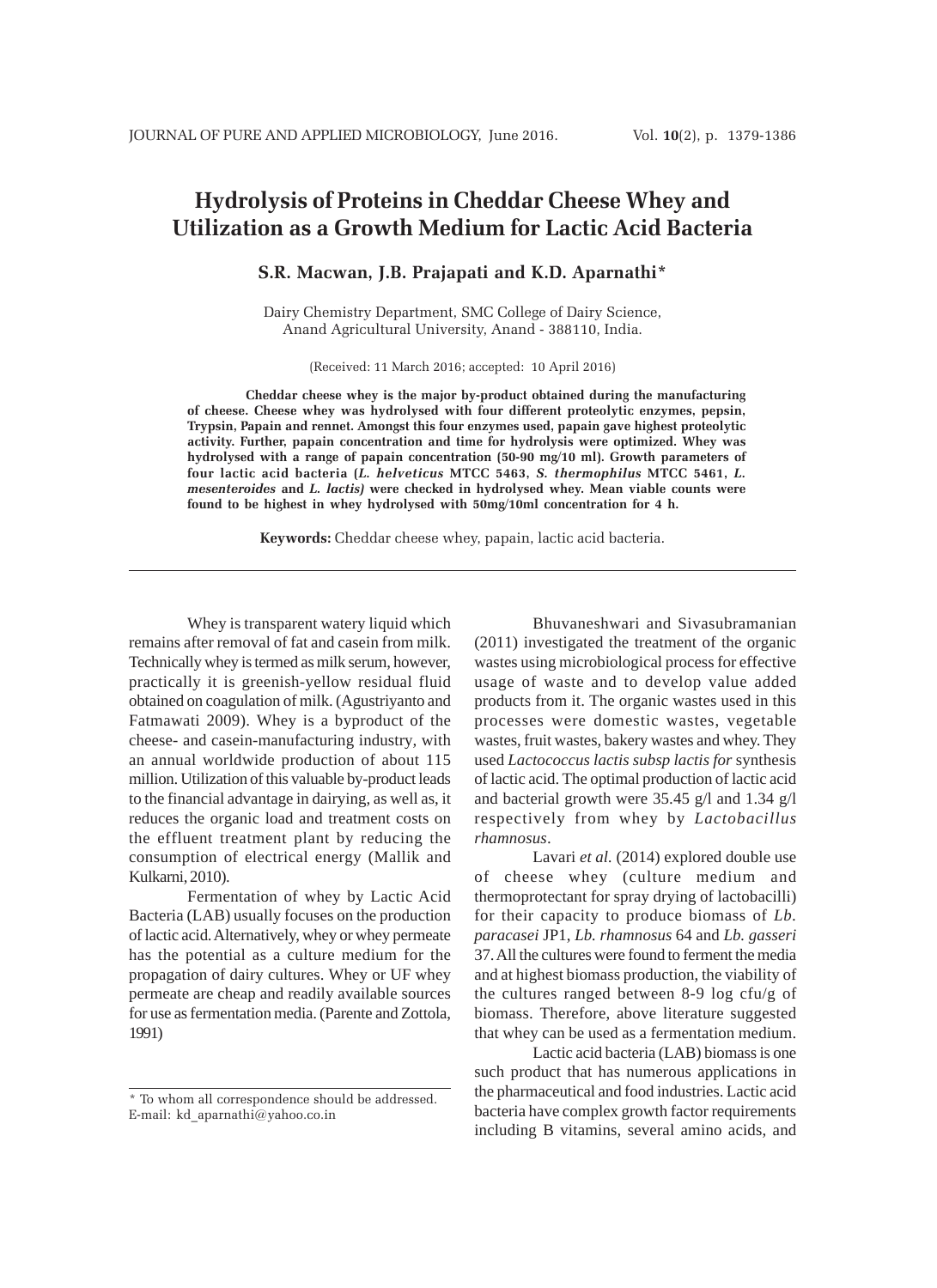purine and pyrimidine bases. Whey protein hydrolysate (WPH) is a potential nutrient supplement which is readily useable by microbes. It can be readily produced by dairy processors onsite, either by direct hydrolysis of whey, or by the hydrolysis of WPC. (Fitzpatrick *et al*., 2001)

Therefore, present study was contemplated to investigate effect of hydrolysis of proteins in Cheddar cheese whey on growth of lactic acid bacteria.

#### **MATERIALS AND METHODS**

Uunsalted cheddar cheese whey was collected from Amul Dairy, Anand.

Papain (30,000 USP units/mg), pepsin (1:10,000), trypsin (Bovine pancreas) and rennet (from Mucor miehei, Type-II) were purchased from Himedia (Mumbai, India).

The pure strains of *Lactobacillus helveticus* MTCC 5463, *Streptococcus thermophilus* MTCC 5461, *Leuconostoc mesenteroides* and *Lactococcus lactis* were acquired from the culture collection of Dairy Microbiology Department, Anand Agricultural University, Anand, Gujarat. The strains were activated from its frozen form (stored in 10% glycerol at -80 °C) by giving one transfer in respective broths. This was followed by 2 successive transfers into sterile respective broths under incubation conditions of 37ºC for 12 h.

#### **High performance liquid chromatography**

Whey samples were centrifuged at 14,000 rpm (Eppendorf Centrifuge, US) for 10 min at 4°C. Then, supernatants were collected and ultrafiltered through 3 kDa cut off membranes (Merck Millipore) at 2000 rpm for 15 min at 10°C. Permeates were collected, filtered through a 0.45 ¼m disposable hydrophilic filter and 20 µl water soluble extract (WSE) was injected in the HPLC (Shimadzu, Japan) through microinjector (Hamilton, Switzerland). In the present study RP-HPLC was used for the separation purpose of different peaks. RP-HPLC (Shimadzu LC-20, Japan) was performed as described by Rodríguez-Figueroa *et al*. (2012); Papadimitriou *et al.* (2007). A binary gradient HPLC system was used fitted with C18 column (ZicHilic) white pore analytic column (5¼, 250x4.6 mm). Sample was applied using microinjector with 20 ¼l loop. Eluent-A was 0.1 % v/v TFA in deionised

J PURE APPL MICROBIO*,* **10**(2), JUNE 2016.

water and Eluent-B was 0.1% v/v TFA in mixture of 60:40 acetonitrile and deionised water. Separation was conducted at room temperature at flow rate 0.8 ml/min with eluent-A for 5 min and linear gradient, from 0% to 80% of eluent-B, for 5 min. The column finally eluted with 100% eluent-B for 10 min. Absorbance of elute was monitored at 214 nm using variable wavelength spectrophotometric detector.

#### **Enzymatic hydrolysis**

To 40 ml of 75 °C heated cheddar cheese whey, 2.1 ml of 0.1% of each enzyme solution was added. (Kananen *et al.,* 2000) Optimum pH for Pepsin was 2, for Trypsin 8 and for rennet and Papain 6.5 was adjusted. In order to facilitate peptic, tryptic and rennet hydrolysis temperature was kept 37 °C constantly for a period of 5 h, whereas for papain hydrolysis 50°C (Wroblewska *et al.,* 2004) for a period of 5 h. After hydrolysis hydrolysed whey was heated at 95ºC for 10 min in order to inactivate the enzyme. (Kim *et al.,* 2007). Among these four enzymes, papain was able to hydrolyse proteins in whey therefore further optimization of papain treatment was done. In order to optimize papain concentration, 10– 100 mg/10ml papain concentration were added to whey and measure of extent of hydrolysis was done hourly. Measure of hydrolysis was estimated by OPA (o-Phthalaldehyde) method. (Church *et al.,* 1983).

#### **RESULTS AND DISCUSSION**

## **Hydrolysis of Whey Protein by proteolytic enzymes**

Four proteolytic enzymes were used. i.e., papain, trypsin, pepsin and rennet. Measure of proteolysis was done spectrophotometrically and data of optical density are shown in Table 1.

The table showes that compared to control absorbance increased significantly in all enzymes used to hydrolyse whey. Among all enzymes highest increase in absorbance was found in the whey hydrolysed with papain. As incubation period increased extent of hydrolysis increased. Maximum hydrolysis of whey was obtained after 6 h of incubation when hydrolysed with papain.

Lieske and Konrad (1996) selected the cysteine proteinase papain for hydrolysis because it has a broad specificity and the ability to digest whey protein at a natural pH and in presence of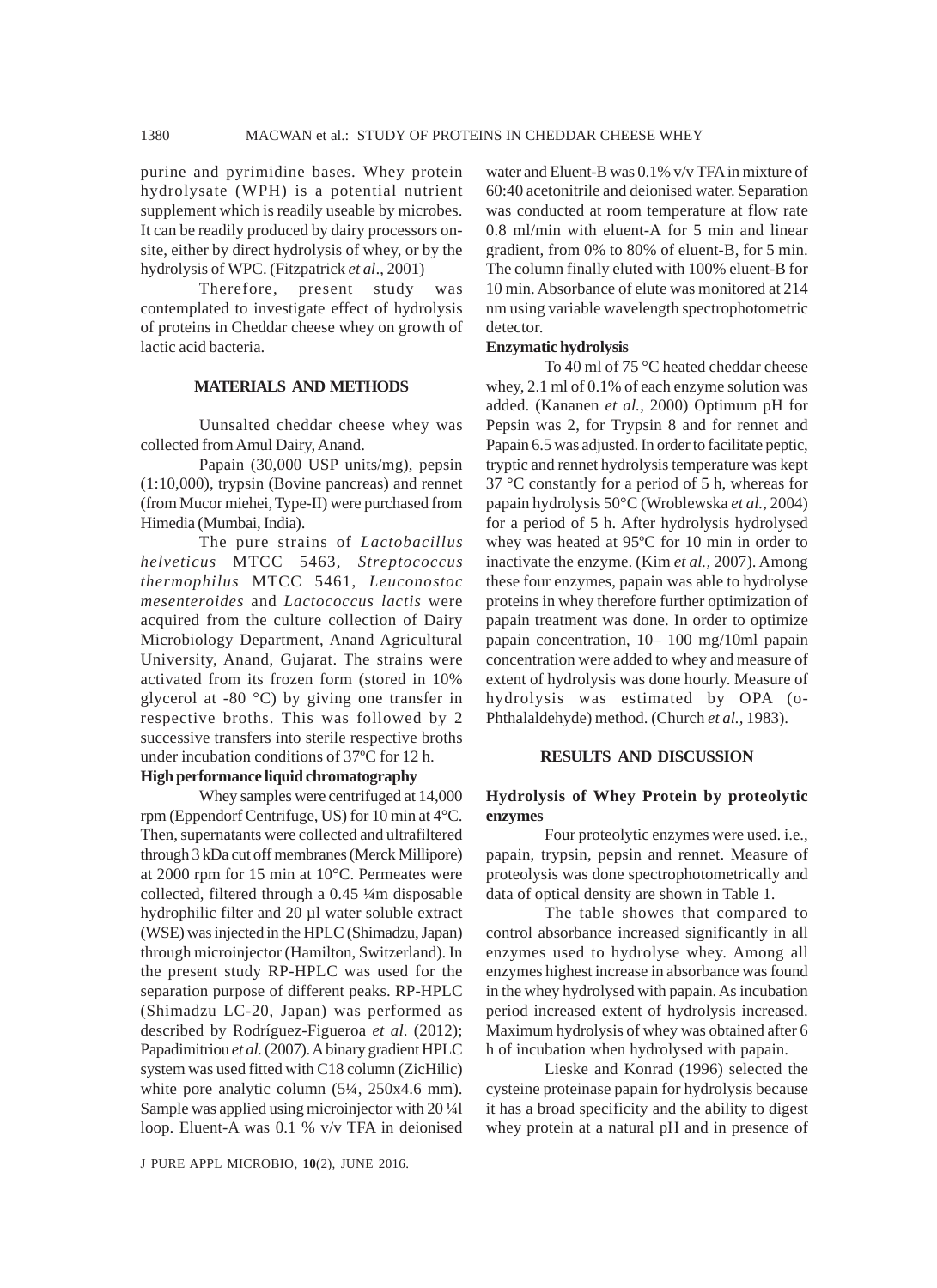known interactions of whey constituents. The best performance given by papain enzyme may be attributed to its broad specificity and ability to digest whey protein at a natural pH.

Due to its broad specificity and high rate of hydrolysis, papain was selected to hydrolyze proteins in whey.

Data in Table 2 shows optimization of papain concentration. As incubation time increased change in optical density was statistically significant. Compared to control within treatments the value of absorbance differed significantly from each other. Increase in papain concentration resulted in increase in absorbance up to 4 h. After that there was decrement in absorbance. Absorbance of 1.196 was obtained after 4 h of hydrolysis in 90 mg/10ml added whey. Highest hydrolysis was obtained after 4 h of hydrolysis.

| Time                |         | Absorbance obtained using different enzyme. |                         |        |                      |
|---------------------|---------|---------------------------------------------|-------------------------|--------|----------------------|
| (Hours)             | Control | Pepsin                                      | Trypsin                 | Papain | Rennet               |
| $\theta$            | 0.226   | 0.274                                       | 0.260                   | 0.323  | 0.278                |
| 1                   | 0.257   | 0.259                                       | 0.246                   | 0.464  | 0.315                |
| 2                   | 0.269   | 0.289                                       | 0.293                   | 0.567  | 0.246                |
| 3                   | 0.258   | 0.276                                       | 0.360                   | 0.614  | 0.232                |
| $\overline{4}$      | 0.275   | 0.272                                       | 0.296                   | 0.603  | 0.282                |
| 5                   | 0.246   | 0.342                                       | 0.340                   | 0.626  | 0.274                |
| 6                   | 0.244   | 0.329                                       | 0.319                   | 0.663  | 0.289                |
| Source of variation |         | Treatment (T)                               | Incubation period $(P)$ |        | Interaction $(TX P)$ |
| <b>SEm</b>          |         | 0.01                                        | 0.01                    |        | 0.03                 |
| Test $(P < 0.05)$   |         | $\ast$                                      | *                       |        | $\ast$               |
| CD                  |         | 0.03                                        | 0.04                    |        | 0.08                 |
| $CV\%$              |         |                                             | 14.82                   |        |                      |

Table 1. Proteolysis of whey using different enzymes

|  |  |  |  |  |  |  | Table 2. Proteolysis of whey using different concentration of papain |  |  |
|--|--|--|--|--|--|--|----------------------------------------------------------------------|--|--|
|--|--|--|--|--|--|--|----------------------------------------------------------------------|--|--|

| Papain conc.        |                |               | Time (Hours)   |                         |                            |       |
|---------------------|----------------|---------------|----------------|-------------------------|----------------------------|-------|
| (mg/10ml)           | $\overline{0}$ | 1             | $\overline{2}$ | 3                       | $\overline{4}$             | 5     |
| $\Omega$            | 0.261          | 0.319         | 0.261          | 0.294                   | 0.312                      | 0.232 |
| 10                  | 0.434          | 0.713         | 0.744          | 0.744                   | 0.740                      | 0.729 |
| 20                  | 0.517          | 0.767         | 0.747          | 0.780                   | 0.866                      | 0.819 |
| 30                  | 0.604          | 0.790         | 0.860          | 0.861                   | 0.957                      | 0.886 |
| 40                  | 0.637          | 0.790         | 0.826          | 0.908                   | 0.979                      | 0.945 |
| 50                  | 0.621          | 0.805         | 0.880          | 0.946                   | 1.033                      | 0.952 |
| 60                  | 0.626          | 0.836         | 0.895          | 1.020                   | 1.104                      | 1.131 |
| 70                  | 0.641          | 0.838         | 0.911          | 1.028                   | 1.091                      | 1.100 |
| 80                  | 0.641          | 0.864         | 0.969          | 1.046                   | 1.188                      | 1.125 |
| 90                  | 0.663          | 0.886         | 0.947          | 1.033                   | 1.196                      | 1.095 |
| 100                 | 0.665          | 0.884         | 1.000          | 1.058                   | 1.185                      | 1.099 |
| Source of variation |                | Treatment (T) |                | Incubation period $(P)$ | Interaction $(T \times P)$ |       |
| <b>SEm</b>          |                | 0.02          |                | 0.01                    | 0.05                       |       |
| Test ( $P < 0.05$ ) |                | ∗             |                | *                       | *                          |       |
| <b>CD</b>           |                | 0.03          |                | 0.04                    | 0.08                       |       |
| $CV\%$              |                |               |                | 9.97                    |                            |       |

J PURE APPL MICROBIO*,* **10**(2), JUNE 2016.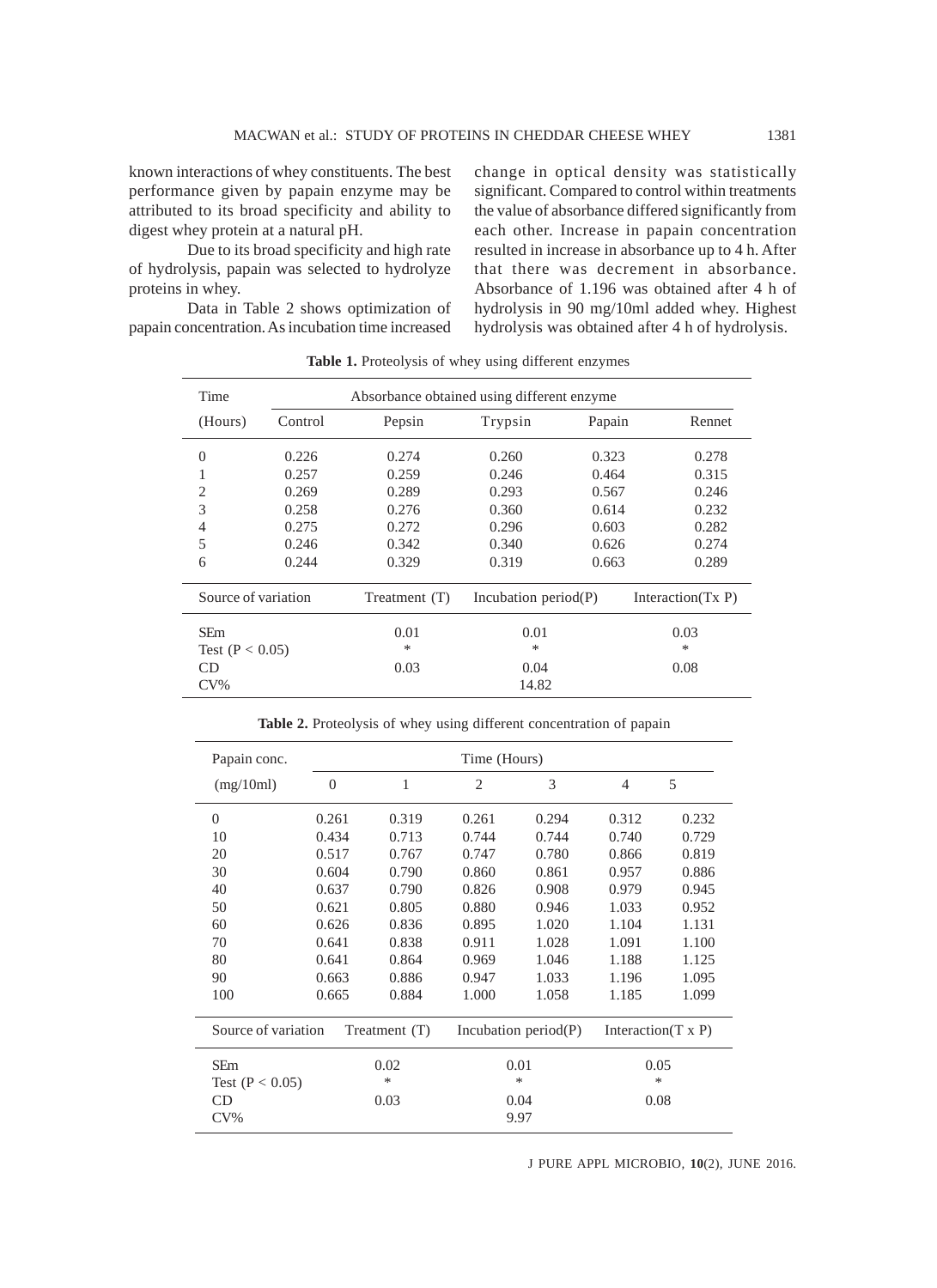keeping this hypothesis in mind growth characteristics of lactic acid bacteria were checked in papain hydrolysed whey. 50 – 90 mg/10ml papain concentration for 4 h of hydrolysis at 50ºC was checked for growth of lactic acid bacteria. Whey was hydrolysed with different concentration of papain. Time allowed for hydrolysis was 4 h. Range of papain concentration chosen was on the basis of obtained optical density after hydrolysis. After hydrolysis enzyme was inactivated by heating at 95ºC for 10 min. Whey was cooled to 37°C and lactic cultures (*Lb. helveticus* MTCC 5463, *Streptococcus thermophilus* MTCC 5461, *Leuconostoc mesenteroides* and *Lactococcus lactis*) were inoculated at the rate of 2% (v/v), incubated at 37°C and samples were withdrawn after 0, 6, 12 and 24 h of incubation. All the samples were analysed for changes in pH and viable counts were measured only at 12 h of incubation. Whey without papain hydrolysis was kept as control.

It appears from the results (Table 3) that treatment (hydrolysis of whey) has significant effect on changes in pH during storage. After 24 h of growth of *Lb. helveticus* MTCC 5463, *Streptococcus thermophilus* MTCC 5461 and *Leuconostoc mesenteroides* highest drop was found in whey hydrolysed with 50mg/10ml of papain. Among all papain treatment given, 50 ml/ 10 ml papain hydrolysed whey had pH of 2.74, 2.88 and 3.30 for *Lb. helveticus* MTCC 5463, *Streptococcus thermophilus* MTCC 5461 and *Leuconostoc mesenteroides* respectively after 24 h of incubation. It can be seen from the data that drop in pH was significant as the incubation period increased. Between treatment and period there was statistically significant interaction. 24 h growth of *Lactococcus lactis* resulted in highest drop of pH in whey hydrolysed with 90mg/10 ml of papain. However, this drop in pH was at par with that of whey hydrolysed with 50mg/10 ml of papain. It can be seen from the data that drop in pH was significant as the incubation period increased. However, interaction between treatment and period was again statistically non-significant.

Data in Table 4 shows that hydrolysis has impact on total viable count. Among all treatments after 12 h of incubation highest count of all four lactic cultures were obtained in 50 mg/10ml papain hydrolysed whey. Mean viable counts were 8.86 log cfu/ml, 8.68 log cfu/ml, 8.63 log cfu/ml and 8.93

J PURE APPL MICROBIO*,* **10**(2), JUNE 2016.

log cfu/ml for *Lb. helveticus* MTCC 5463, *Streptococcus thermophilus* MTCC 5461, *Leuconostoc mesenteroides* and *Lactococcus lactis* respectively.

Lactic acid bacteria have complex growth factor requirements including B vitamins, several amino acids, and purine and pyrimidine bases. Whey protein hydrolysate (WPH) is a potential nutrient supplement which is readily useable by microbes. It can be readily produced by dairy processors on-site, either by direct hydrolysis of whey, or by the hydrolysis of WPC (Fitzpatrick *et al*., 2001).

Probiotic bacteria grow slowly in milk because of a lack of proteolytic activity, and the usual practice is to add yogurt bacteria (*Streptococcus thermophilus* and *Lactobacillus delbrueckii* ssp. *bulgaricus*) to reduce the fermentation time. *Lactobacillus delbrueckii* ssp. *bulgaricus* produces essential amino acids owing to its proteolytic nature, and the symbiotic relationship of *L. delbrueckii* ssp. *bulgaricus* and *S. thermophilus* is well established; the former organism produces amino nitrogen for the latter organism. Such starter cultures may necessitate the incorporation of micronutrients (peptides and amino acids) through whey powder (WP), whey protein concentrate (WPC), acid casein hydrolysate (ACH), or tryptone for reducing the fermentation time and for improving the viability of probiotic bacteria. (Dave *et al.,* 1998)

Vasala *et al.,* (2005) studied pretreatment of whey-protein-containing media by the proteolytic microbe *B. megaterium. Lactobacillus salivarius* ssp. *salicinius*, a lactic acid bacterium species that can grow at high salt concentration, was used to ferment lactic acid in cheese whey (with 3 g  $1<sup>-1</sup>$  whey protein content) and lactose mother liquor (90 g l  $1$  lactose, 9 g l  $1$  proteins, 30 g 1<sup>1</sup> minerals). The contribution of protease enzymes or proteolytic microbes to acid production by lactobacilli was examined. Efficient conversion of lactose to lactic acid was obtained in the presence of additional proteolytic activity.

In 1998, Gomes and co-workers found that the growth and acid production of *B. lactis* in milk were affected by the addition of proteinasemediated hydrolyzate and, to a lesser extent, by neutrase mediated hydrolyzate; a higher degree of hydrolysis of either hydrolyzate resulted in greater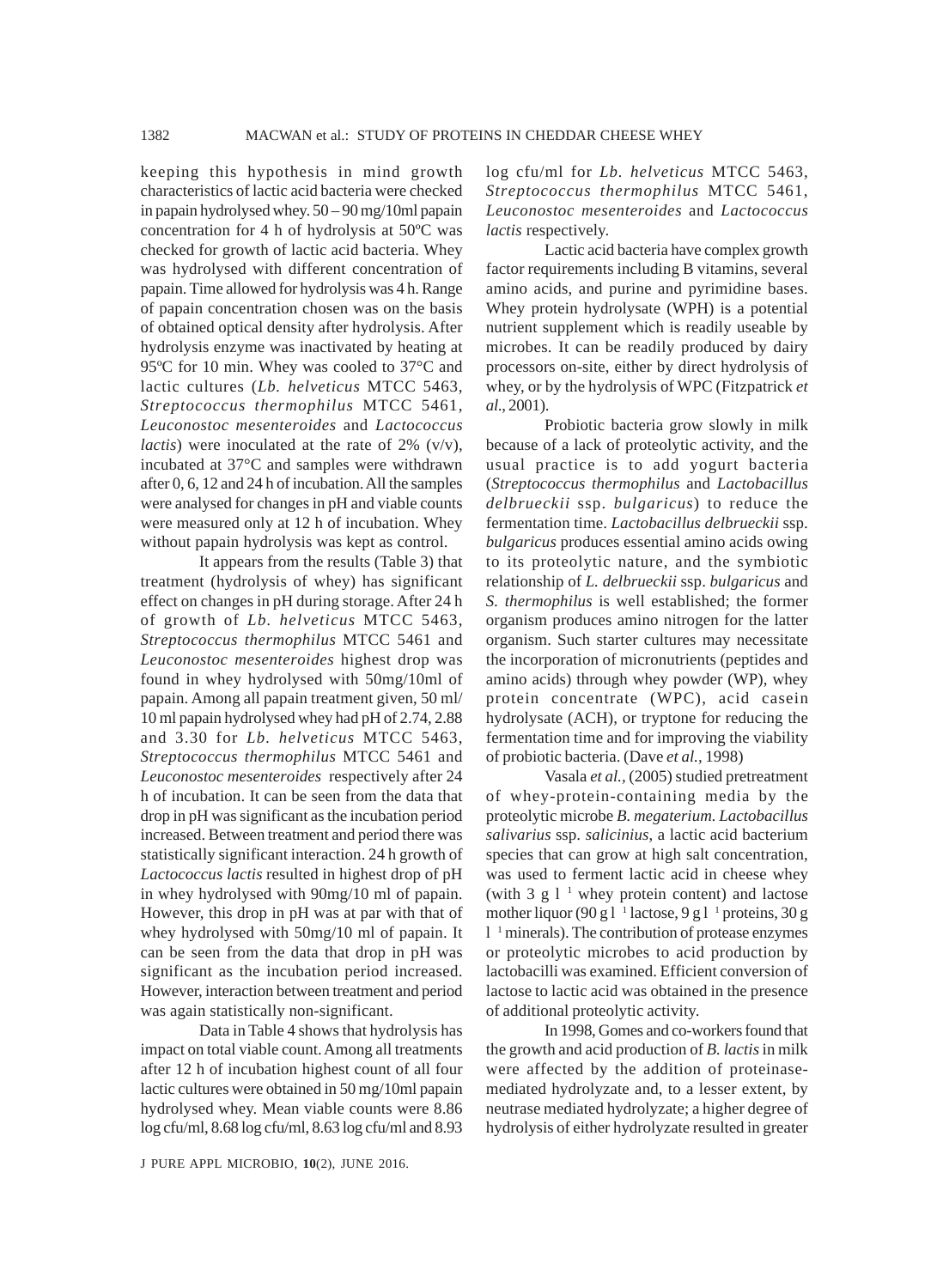| Incubation<br>period (h) |      | Lactobacillus helveticus MT |          | (mg/10ml)Papain<br>Concentration |              | CC 5463  |                       |           | Concentration | (mg/10ml)Papain |                       | Streptococcus thermophilus MTCC 5461                                    |        |                       | Concentration | (mg/10ml)Papain |      | Leuconostoc mesenteroides                                                                                      |              |           |         | Lactococcus lactis<br>(mg/10ml)Papain<br>Concentration   |    |                |
|--------------------------|------|-----------------------------|----------|----------------------------------|--------------|----------|-----------------------|-----------|---------------|-----------------|-----------------------|-------------------------------------------------------------------------|--------|-----------------------|---------------|-----------------|------|----------------------------------------------------------------------------------------------------------------|--------------|-----------|---------|----------------------------------------------------------|----|----------------|
|                          | ◡    | 50                          | $\infty$ | $\sqrt{2}$                       | 80           | $\infty$ | $\cup$                | $50\,$    | $\odot$       | $\sqrt{2}$      | 80                    | $\infty$                                                                | $\cup$ | $50\,$                | $\infty$      | $\sqrt{2}$      | 80   | $\infty$                                                                                                       | $\cup$       | $50\,$    | 60      | $\sqrt{2}$                                               | 80 | $\infty$       |
|                          |      |                             |          |                                  |              |          |                       |           |               |                 |                       |                                                                         |        |                       |               |                 |      |                                                                                                                |              |           |         |                                                          |    |                |
|                          | 6.19 | 5.64                        | 5.63     | 5.62                             |              | 5.62     | 6.50                  | 5.93      | 5.91          | 5.91            | 5.92                  | 5.91                                                                    | 6.40   | 5.84                  | 5.83          | 5.82            | 5.85 | 5.83                                                                                                           | 6.29         | 5.69      | 5.71    | 5.70<br>5.57                                             |    | 5.70           |
| $\circ$                  | 3.98 | 3.88                        | 3.96     | 4.02                             | 5.63<br>4.05 | 4.07     | 4.27                  | 4.05      | 4.15          | 4.16            | 4.18                  | 4.14                                                                    | 5.23   | 4.51                  | 4.85          | 4.80            | 4.83 | 4.81                                                                                                           | 4.71<br>5.23 |           | 5.01    | 5.04<br>4.55                                             |    | 4.85           |
| $12\,$                   | 3.15 | 3.09                        | 3.18     | 3.27                             | 3.33         | 3.43     | 3.49                  | 3.27      | 3.31          | 3.38            | 3.44                  | 3.46                                                                    | 4.09   | 3.84                  | 3.78          | 3.81            | 3.79 | 3.67                                                                                                           | 4.91         | 4.09      | 4.23    | 4.19<br>4.16                                             |    | 4.01           |
| $\overline{z}$           | 2.78 | 2.74                        | 2.82     | 2.91                             | 2.97         | 3.12     | 3.07                  | 2.88      | 2.93          | 2.98            | 3.03                  | 3.11                                                                    | 3.40   | 3.30                  | 3.32          | 3.35            | 3.32 | 3.31                                                                                                           | 3.84         | 3.68      | 3.73    | 3.72<br>3.83                                             |    | 3.60           |
| Source of                |      | Treatment Incubation        |          |                                  |              |          |                       |           |               |                 |                       |                                                                         |        |                       |               |                 |      | Interaction Treatment Incubation Interaction Treatment Incubation Interaction Treatment Incubation Interaction |              |           |         |                                                          |    |                |
| Variation                |      | E                           |          | period(P)                        |              | (T X P)  |                       | $\ominus$ |               | period(P)       |                       | (T X P)                                                                 |        | $\ominus$             |               | period(P)       |      | (T X P)                                                                                                        |              | $\ominus$ |         | period(P)                                                |    | (T X P)        |
| SEm                      |      | 0.04                        |          | 0.03                             |              | 0.07     |                       | 0.04      |               | 0.03            |                       | 0.07                                                                    |        | 0.11                  |               | 0.09            |      | 0.23                                                                                                           |              | 0.02      |         | 0.02                                                     |    | 0.04           |
| Test ( $P < 0.05$ )      |      |                             |          | X                                |              | X        |                       | $\ast$    |               | $\ast$          |                       | $\ast$                                                                  |        | SN                    |               | $\ast$          |      | <b>NS</b>                                                                                                      |              | $\ast$    |         | $\ast$                                                   |    | $^{2}S$        |
| $\Theta$                 |      | 0.10                        |          | 0.08                             |              | 0.21     |                       | 0.10      |               | 0.08            |                       | 0.20                                                                    |        | SN                    |               | 0.26            |      | <b>NS</b>                                                                                                      |              | 0.06      |         | 0.05                                                     |    | S <sub>N</sub> |
| CV%                      |      | 3.18                        |          | 2.95                             |              | 8.72     |                       | 19.76     |               |                 |                       |                                                                         |        |                       |               |                 |      |                                                                                                                |              |           |         |                                                          |    |                |
|                          |      |                             |          |                                  |              |          |                       |           |               |                 |                       | Table 4. Changes in total viable count during growth of lactic cultures |        |                       |               |                 |      |                                                                                                                |              |           |         |                                                          |    |                |
|                          |      |                             |          |                                  |              |          |                       |           |               |                 |                       |                                                                         |        |                       |               |                 |      |                                                                                                                |              |           |         |                                                          |    |                |
| Incubation<br>period (h) |      | Lactobacillus helveticus MT |          | (mg/10ml)Papain<br>Concentration |              | CC 5463  |                       |           | Concentration | (mg/10ml)Papain |                       | Streptococcus thermophilus MTCC 5461                                    |        |                       | Concentration | (mg/10ml)Papain |      | Leuconostoc mesenteroides                                                                                      |              |           |         | Lactococcus lactis<br>$(mg/10m)$ Papain<br>Concentration |    |                |
|                          | ◡    | $50\,$                      | $\odot$  | $\sqrt{2}$                       | 80           | 90       | $\cup$                | $50\,$    | $\odot$       | $\sqrt{2}$      | 80                    | 90                                                                      | O      | 50                    | $\degree$     | $\sqrt{2}$      | 80   | 90                                                                                                             | $\cup$       | 50        | $\odot$ | $\sqrt{2}$                                               | 80 | $\infty$       |
| 12                       | 8.73 | 8.86                        | 8.64     | 8.66                             | 8.62         | 8.64     | 8.57                  | 8.68      | 8.60          | 8.68            | 8.66                  | 8.67                                                                    | 8.43   | 8.63                  | 8.57          | 8.48            | 8.53 | 8.59                                                                                                           | 8.70         | 8.93      | 8.71    | 8.61<br>8.62                                             |    | 8.49           |
|                          |      |                             |          | Source of Variation<br>SEm       |              |          | Treatment (T)<br>0.05 |           |               |                 | Treatment (T)<br>0.08 |                                                                         |        | Treatment (T)<br>0.15 |               |                 |      | Treatment (T)<br>0.06                                                                                          |              |           |         |                                                          |    |                |
|                          |      |                             |          | <b>Test</b>                      |              |          |                       |           |               |                 |                       |                                                                         |        |                       |               |                 |      |                                                                                                                |              |           |         |                                                          |    |                |
|                          |      |                             |          | (P < 0.05)                       |              |          | ¥.                    |           |               |                 | SN                    |                                                                         |        | SN                    |               |                 |      | ₩                                                                                                              |              |           |         |                                                          |    |                |
|                          |      |                             |          | S                                |              |          | 0.14                  |           |               |                 | 0.24                  |                                                                         |        | 0.46<br>3.06          |               |                 |      | 0.20                                                                                                           |              |           |         |                                                          |    |                |
|                          |      |                             |          | CV%                              |              |          | 0.93                  |           |               |                 | 1.58                  |                                                                         |        |                       |               |                 |      | 1.28                                                                                                           |              |           |         |                                                          |    |                |

Table 3. Changes in pH during growth of lactic cultures **Table 3.** Changes in pH during growth of lactic cultures

J PURE APPL MICROBIO*,* **10**(2), JUNE 2016.

## MACWAN et al.: STUDY OF PROTEINS IN CHEDDAR CHEESE WHEY 1383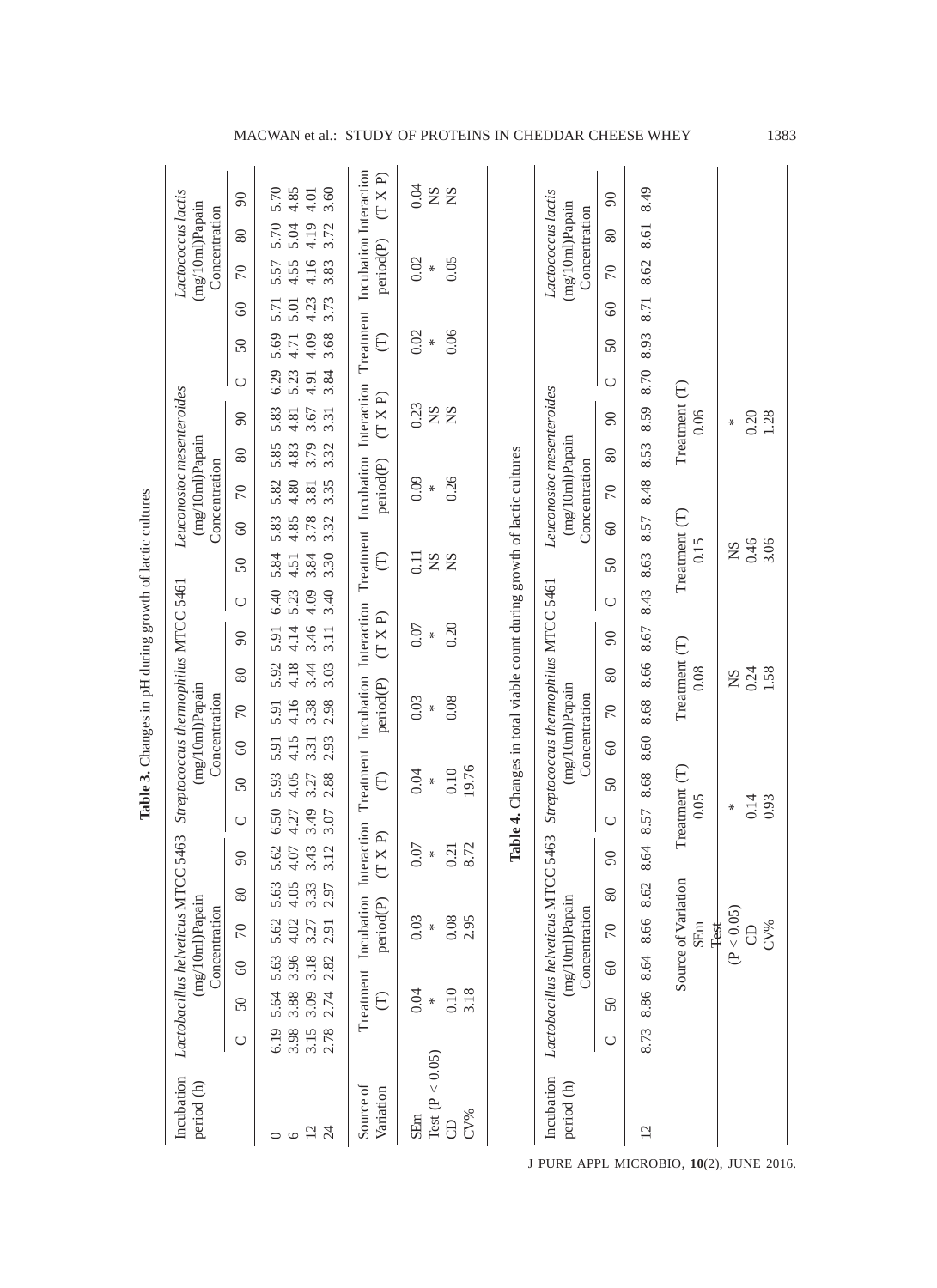

**Fig. 2.** HPLC chromatogram of papain hydrolysed whey

# **Peptides production through papain hydrolysis analysed by RP-HPLC**

In order to confirm papain hydrolysis in whey. HPLC of raw whey and hydrolysed whey was compared. Results are given in Fig 1 and Fig 2

The ability of papain to hydrolyse the whey proteins was also confirmed by comparing HPLC chromatogram (Shimadzu LC-20, Japan) of raw whey and that of the papain treated whey. The chromatogram produced for raw whey and papain hydrolysed whey is presented in figure 1 and 2 respectively. A comparison of papain hydrolysed whey protein was shown by peptides fraction recording percentage area under peak from the HPLC chromatographic profiles. Peptides produced by papain hydrolysed whey was maximum compared to raw whey (control).

## **Hydrolysis of whey protein with proteolytic cultures or their hydrolysate**

For hydrolysis of whey proteins with proteolytic cultures *Bacillus subtilis, Bacillus megaterium, Bacillus circulans, Bacillus coagulans, Bacillus licheniformis* and *Bacillus*

*tequilensis* were inoculated in whey at the rate of 2% incubated at 37ºC up to 24 h and samples were analyzed for extent of whey protein hydrolysis. Change in optical density through proteolysis by cultures was measured by OPA method. Samples were withdrawn after 4, 8, 12 and 24 h. Results shows that even after 24 h there was no change in optical density. This might be due to inability to break down whey protein.

In order to test the inability of the procured cultures to hydrolyse whey protein agar plate method was done. All the cultures were spotted on both skim milk agar plate and whey agar plate. After 12 h of incubation all the cultures produced a clear hydrolysed zone on skim milk agar plate. Whereas no zone was obtained on whey agar plate (Fig: 3)

## **Growth of lactic acid bacteria in papain hydrolysed whey**

Hydrolysis of whey with papain produced higher amount of small peptides and amino acids. These smaller fragments can easily be utilized as a source of nitrogen by lactic acid bacteria. So

J PURE APPL MICROBIO*,* **10**(2), JUNE 2016.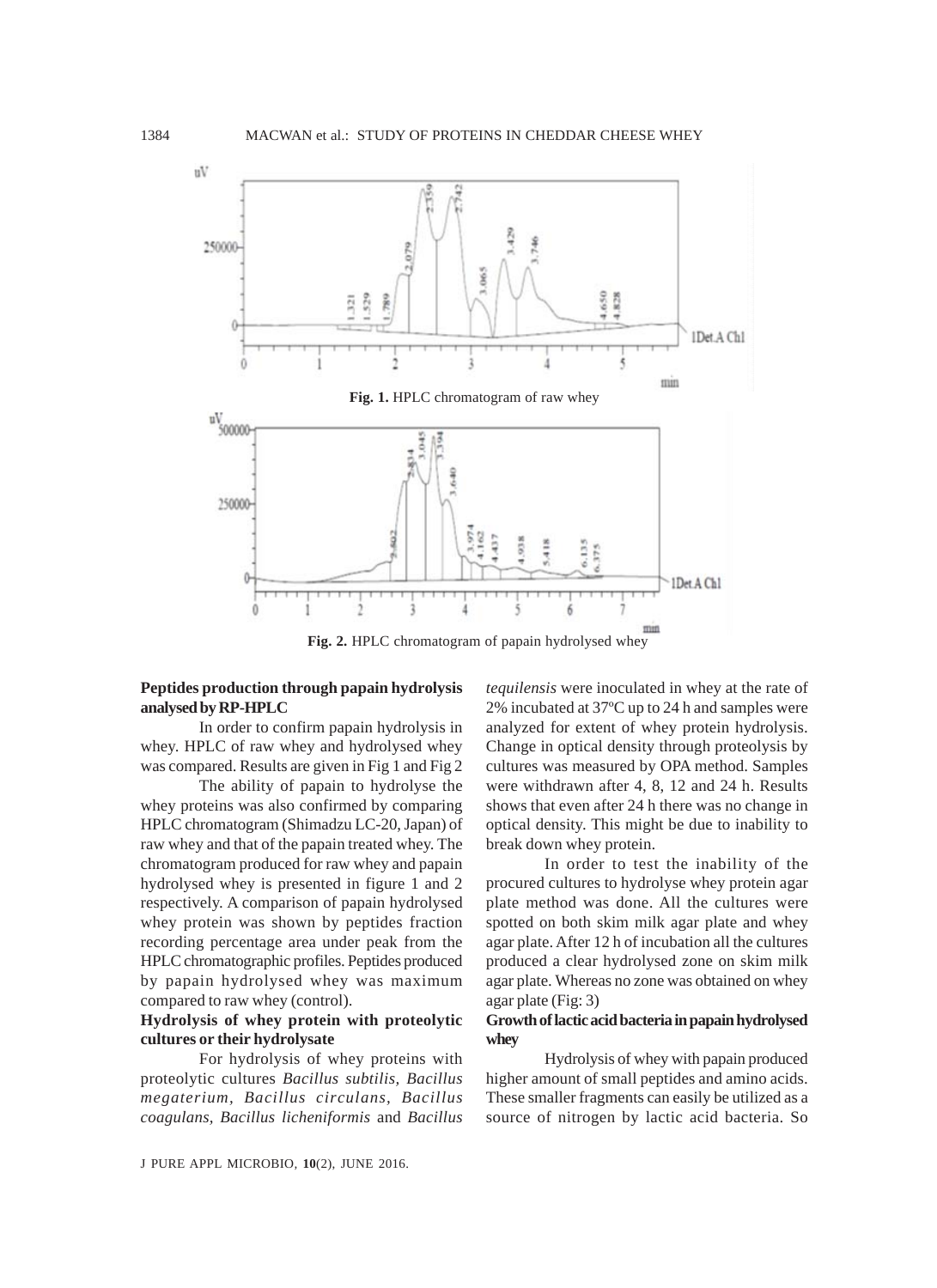

**Fig. 3.** Proteolytic zone formation by *Bacillus* sp. on whey agar and skim milk agar plate

biomass increase and greater acid production. The growth of *B. lactis* on unsupplemented milk was poor. When supplemented with milk hydrolyzate, growth was improved; the exponential phase of growth occurred during the first 8 to 10 h following inoculation. (Gomes *et al.,* 1998)

The efficiency of addition of milk hydrolyzate on *B. lactis* in coculture with *L. acidophilus* could be related to the directly accessible pools of free amino acids or bioactive peptides milk hydrolyzate obtained from treatment of milk with proteinase (MHP) as a potential source of nitrogen for cell growth and concomitant proteolytic activity of *L. acidophilus*. (Gomes *et al.,* 1998)

Whole whey was hydrolysed for 12 h with Protease 2A and Trypsin using two concentrations of enzyme (20 and 40 g/kg protein).Samples were assayed for total viable counts of adventitious microflora that survived thermization, total acidity, total concentration of free amino acids, peptide profile and overall degree of hydrolysis. The highest total concentration of free amino acids was observed when hydrolysis was effected by Protease 2A, and the major variations in amino acid qualitative composition occurred between 2 and 6 h (Pintado *et al.,* 1999)

Above studies supported that hydrolysis of whey protein or addition of whey protein hydrolysate has positive impact on growth of lactic acid bacteria.

#### **CONCLUSION**

It is evident from the above study that, hydrolysis of whey with papain enzyme resulted in significant changes in growth parameters of the lactic cultures. Amongst all treatments, hydrolysis with 50 mg/10 ml for 4 h at 50ºC was found to be the most conducive for the growth of all four lactic cultures. Therefore, simply by hydrolysing with papain this cheap by-product of cheese industry can be very useful as a growth medium for lactic acid bacteria.

#### **REFERENCES**

1. Agustriyanto R. and Fatmawati A., Model of Continuous Cheese Whey Fermentation by *Candida Pseudotropicalis*. *World Academy Sc.,*

J PURE APPL MICROBIO*,* **10**(2), JUNE 2016.